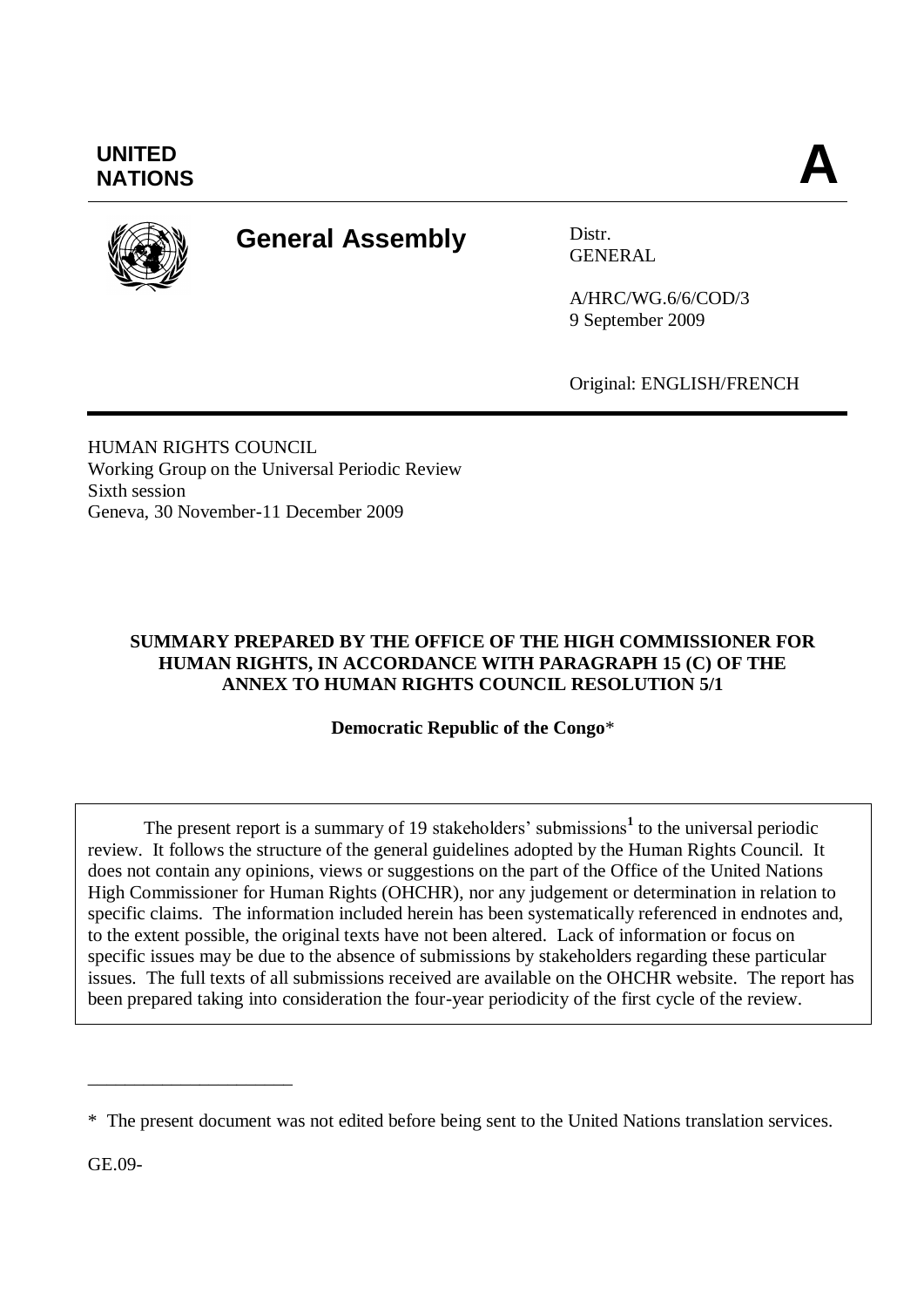#### **I. BACKGROUND AND FRAMEWORK**

1. Selon Défense des Enfants International-Congo (DEI-Congo), la consultation nationale pour la préparation du rapport de l'examen périodique universel n'a pas fait l'objet d'une large diffusion auprès de la société civile. 2

### **A. Scope of international obligations**

2. Le Bureau international catholique de l'Enfance (BICE) a recommandé la ratification de la Charte africaine des droits et du bien-être de l'enfant, 3 et la soumission conjointe 1, la ratification de la Convention 176 de l'OIT sur la sécurité et la santé dans les mines.<sup>4</sup>

3. La soumission conjointe 1 a rapporté que l'Etat a adhéré au Processus de Kimberley, observant toutefois un manque flagrant de contrôles quant à la traçabilité des diamants dans le pays.<sup>5</sup>

#### **B. Constitutional and legislative framework**

4. Amnesty International (AI) stated that the 2006 Constitution contained important human rights commitments but that some enactments were in breach of the Constitution.<sup>6</sup> The review of legislative enactments is an extremely slow process. However, important laws have been adopted, including the Law on the Status of the Political Opposition (2007), two laws on Sexual Violence (2006), a Law on Protection of Rights of People Living with HIV/AIDS (2008) and the Child Protection Code (2009). These laws have not been implemented in a satisfactory manner.<sup>7</sup>

### **C. Institutional and human rights infrastructure**

5. DEI-Congo et la soumission conjointe 2 ont recommandé de créer une commission nationale des droits de l'homme. 8

# **II. PROMOTION AND PROTECTION OF HUMAN RIGHTS ON THE GROUND**

#### **A. Cooperation with human rights mechanisms**

6. La soumission conjointe 2 a estimé que le mandat d'expert indépendant pour la République Démocratique du Congo devrait être rétabli.<sup>9</sup>

#### **B. Implementation of international human rights obligations, taking into account applicable international humanitarian law**

# **1. Equality and non discrimination**

7. Selon la soumission conjointe 3, le Code de la famille contient des dispositions discriminatoires à l'encontre des femmes qui ont besoin de l'autorisation de leur mari pour effectuer diverses activités.<sup>10</sup> La soumission conjointe 4, soulignant la présence de dispositions discriminatoires dans le Code pénal et dans le Code du travail, a recommandé de réformer ces textes conformément à la Convention internationale sur l'élimination de toutes les formes de discrimination à l'égard des femmes <sup>11</sup> La Coordination de Commissions Justice, Paix et Sauvegarde de la Création de l'Eglise du Christ au Congo/ Mission Evangélique Unie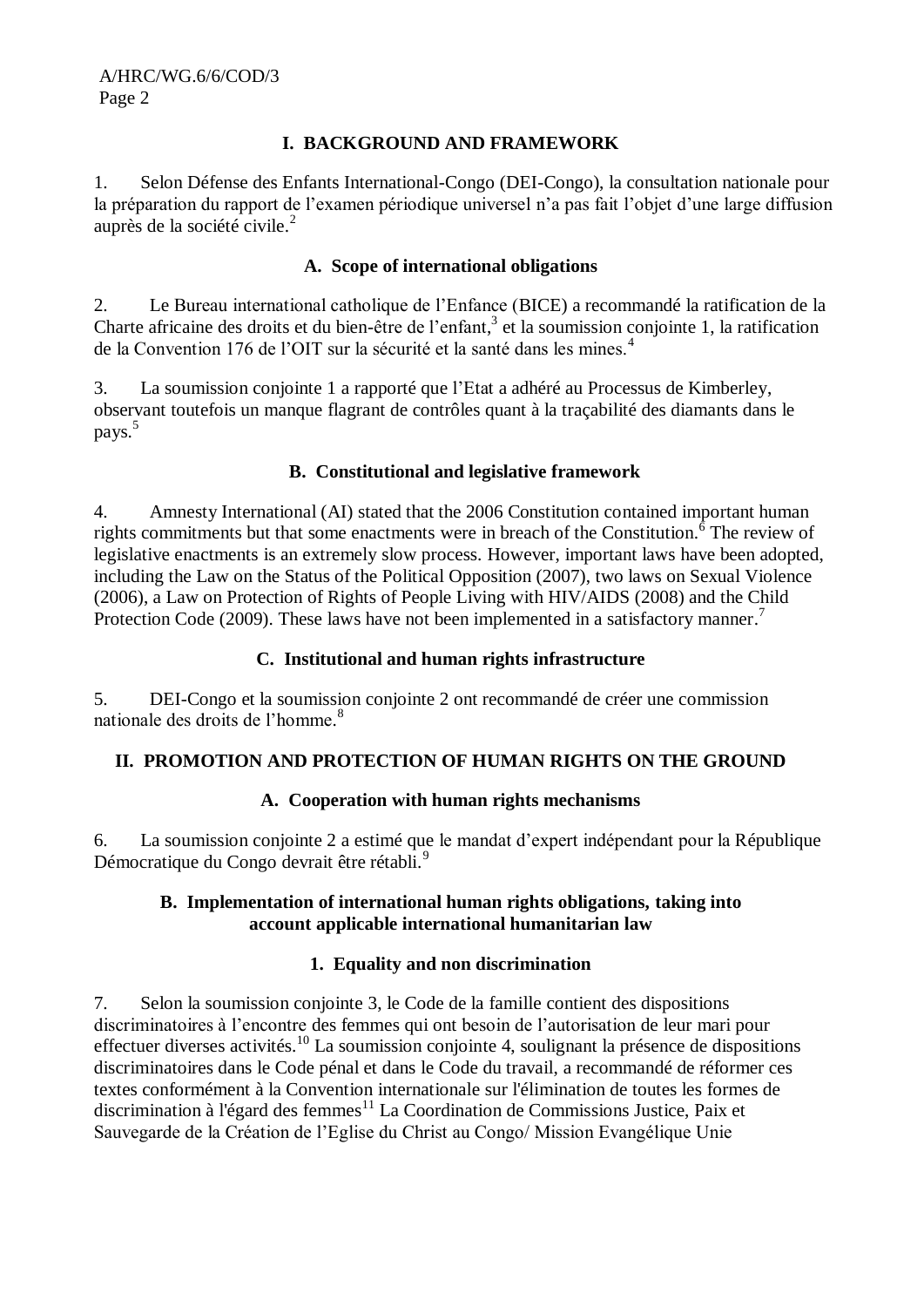(ECC/MEU) a rapporté que les femmes qui travaillent n'ont pas droit à des indemnités de logement ni aux allocations familiales.<sup>12</sup>

8. ECC/MEU a fait état du grand nombre de violences conjugales, généralement classées sans suite,<sup>13</sup> et du harcèlement sexuel dans les milieux professionnels, universitaires et scolaires.<sup>14</sup> Le BICE a rapporté que les mariages précoces demeuraient courants. 15

9. La soumission conjointe 4 a estimé que le gouvernement prenait faiblement en compte les problèmes des femmes dans les programmes de reconstruction du pays. 16

# **2. Right to life, liberty and security of the person**

10. Joint submission 5 referred to estimates that over the past ten years, more than 5 million people died as a result of military fighting, war and political unrest in the country, stressing that all parties to the conflict, including FARDC (Armed Forces of the Democratic Republic of the Congo) or armed groups, were seeking power and success in the trade of natural resources.<sup>17</sup> Serious human rights violations, including war crimes and crimes against humanity, continue to be committed in the east by government forces and armed groups, as indicated by AI. These include unlawful killings, recruitment and use of children, abductions, pillaging and deliberate attacks against civilians and humanitarian agencies.<sup>18</sup> Human Rights Watch (HRW) and Joint submission 6 provided examples of such exactions.<sup>19</sup>

11. AI stated that many of these abuses had been attributed to foreign armed groups, including the Forces Démocratiques de Libération du Rwanda (FDLR) and the Lord Resistance Army  $(LRA).<sup>20</sup>$  Joint submission 5 confirmed that FDLR and LRA had killed hundreds of civilians as "punishment" for earlier military defeats.<sup>21</sup> Joint Submission 5 added that due to the integration of rebel groups into FARDC, the latter was divided and soldiers acted on their own, and that FARDC officers' activities were hard to distinguish from those of rebel groups.<sup>22</sup>

12. AI reported that sexual violence is prevalent countrywide, particularly in the conflict zones. <sup>23</sup> Le BICE a souligné que ce phénomène prend des proportions alarmantes et touche notamment les filles déscolarisées et/ou de jeune âge.<sup>24</sup> According to AI, soldiers and police, as well as Congolese and foreign armed groups, are among the main perpetrators, although an increasing number of rapes by civilians was also reported.<sup>25</sup> A number of armed groups also abducted women and girls to use them as sex slaves.<sup>26</sup> Selon la Fédération internationale de l'Action des Chrétiens pour l'Abolition de la Torture et l'Action des Chrétiens pour l'Abolition de la Torture-RDC (FIACAT/ACAT-RDC), le viol est utilisé comme arme de guerre au Sud-Kivu, $^{27}$ et dans les deux Kivu selon la soumission conjointe 2.<sup>28</sup> Joint submission 5 reported that men and boys became also victims of sexual violence.<sup>29</sup>

13. Most rape survivors suffer severe physical and psychological problem but only very few institutions are able to provide adequate treatment, as reported by Joint Submission  $1.^{30}$  AI added that rape survivors were stigmatized and suffered exclusion. <sup>31</sup> It recommended establishing, including with international support, emergency programmes of appropriate medical and psychosocial care for rape survivors; and developing effective mechanisms to prevent violence against women and girls.<sup>32</sup> La soumission conjointe 3 a recommandé au gouvernement de mettre en place, comme il en a pris l'engagement, une agence nationale de lutte contre les violences sexuelles faites aux femmes et aux enfants.<sup>33</sup>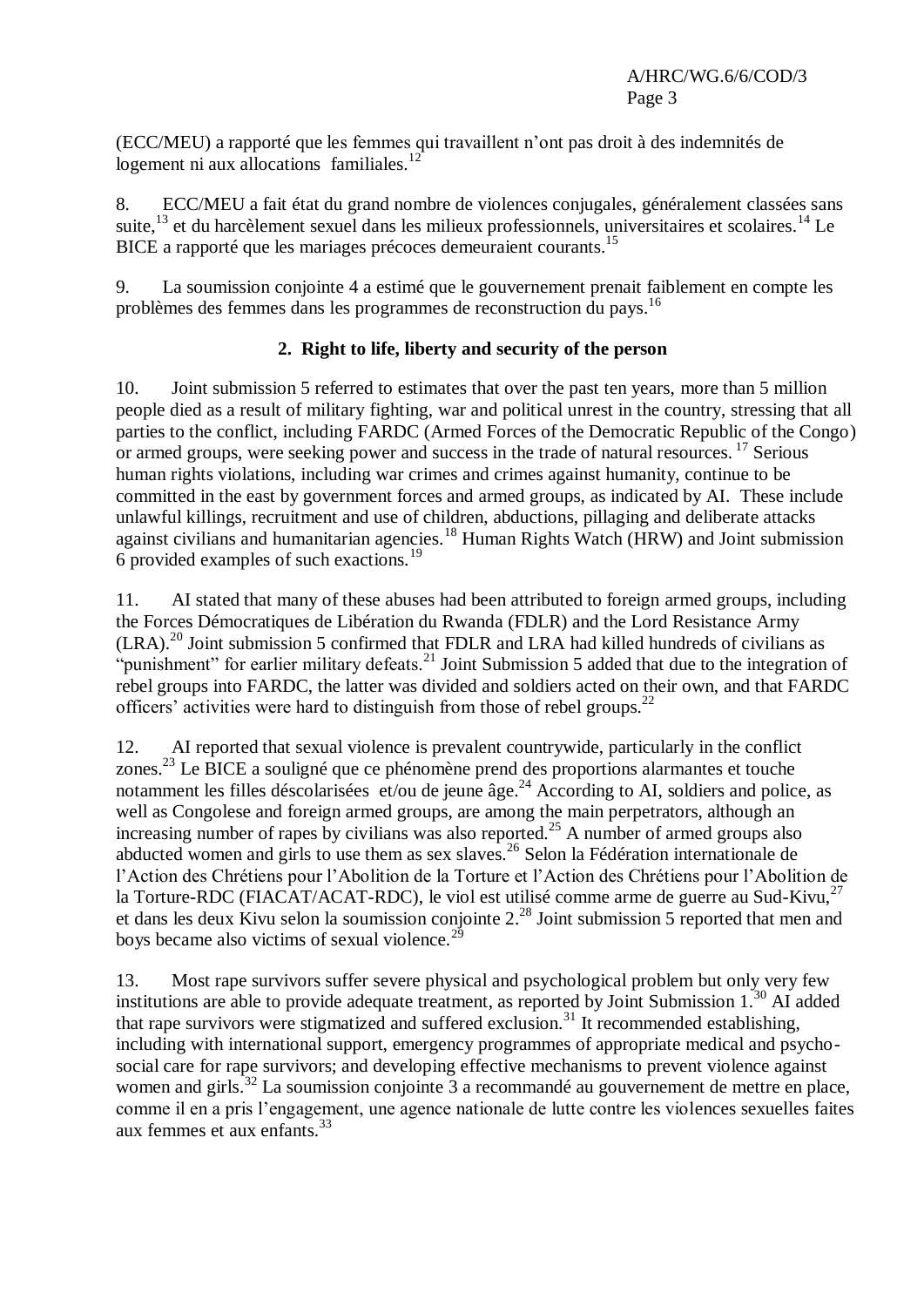14. HRW referred to estimates of UNICEF that in late March 2009, 8,000 children remained in armed groups and some in  $FARDC$ <sup>34</sup> AI indicated that although  $FARDC$  formally ended the recruitment of children in 2004, an unknown number of children were reportedly still serving with them. <sup>35</sup> Serious crimes against child combatants were reported by Joint submission 5, including extreme forms of violence, killings and torture. Approximately 40 percent of child soldiers are female.<sup>36</sup> World Vision (WV) was concerned that armed groups were reluctant to release young girls. $37$ 

15. Les soumissions conjointes 2 et 4 ont rappelé que ces recrutements ont lieu malgré le décret-loi 066/2000 relatif à la démobilisation de tous les enfants et à leur réinsertion sociale.<sup>38</sup>AI reported that child protection and community reintegration programmes remained under-resourced and entirely reliant on international and national non-governmental organizations (NGOs) and United Nations agencies.<sup>39</sup> For Joint submission 5, these programmes showed considerable success, noting however that their framework seemed to be limited and that girls were underrepresented.<sup>40</sup> Le BICE a fait rapport sur des cas d'enfants pour lesquels les formalités de démobilisation et de réinsertion trainaient toujours. <sup>41</sup> WV recommended enhancing the capacity of the governmental body responsible for disarmament, demobilization and reintegration and channelling additional resources towards long-term community-based reintegration support.<sup>42</sup> AI et le BICE ont recommandé de traduire en justice les responsables d'enrôlement d'enfants.<sup>43</sup>

16. AI indicated that no executions following a death penalty had been reported since 2003.<sup>44</sup> HRW and joint submission 2 recommended abolishing the death penalty.<sup>45</sup>

17. FIACAT/ACAT-RDC a rapporté que le Code pénal ne réprimait la torture que dans les situations d'arrestations ou détentions arbitraires,<sup>46</sup> et ont recommandé d'amender le Code pénal en conséquence. 47

18. AI reported that torture and ill-treatment were common, especially in military and intelligence service detention, stressing the vulnerability of those suspected of political opposition in this regard. <sup>48</sup> La FIACAT/ACAT-RDC a indiqué que, dans certains cachots, les châtiments corporels avaient lieu.<sup>49</sup> AI stated that human rights monitors, including from the United Nations, were routinely denied access to military and intelligence service detention centres.<sup>50</sup> It made recommendations on this issue. 51

19. A large number of prisoners, including many accused of state security offences, have not appeared before a court or been allowed to challenge the lawfulness of their detention for years, as underlined by  $AI$ <sup>52</sup> AI was concerned at reports of detention-related violations throughout the country, including arbitrary arrests, unlawful detentions, and prolonged detention without trial.<sup>53</sup> The International commission of Jurists (ICJ) also reported on the issue, referring in addition to secret detention centres.<sup>54</sup> FIACAT/ACAT-RDC ont également rapporté que des frais exorbitants de cautionnement non remboursables étaient souvent exigés des détenus pour qu'ils puissent recouvrer leur liberté. 55

20. Le BICE a décrit la situation des enfants sorciers victimes d'exorcisme de la part de pseudos pasteurs dont les séances de « délivrance » sont en réalité des maltraitances physiques et morales pouvant entraîner la mort.<sup>56</sup> La soumission conjointe 3 a recommandé d'organiser une campagne nationale de sensibilisation et de prendre des mesures décisives pour éliminer ce phénomène. <sup>57</sup> Istituto Internazionale Maria Ausiliatrice et International Volunteerism Organisation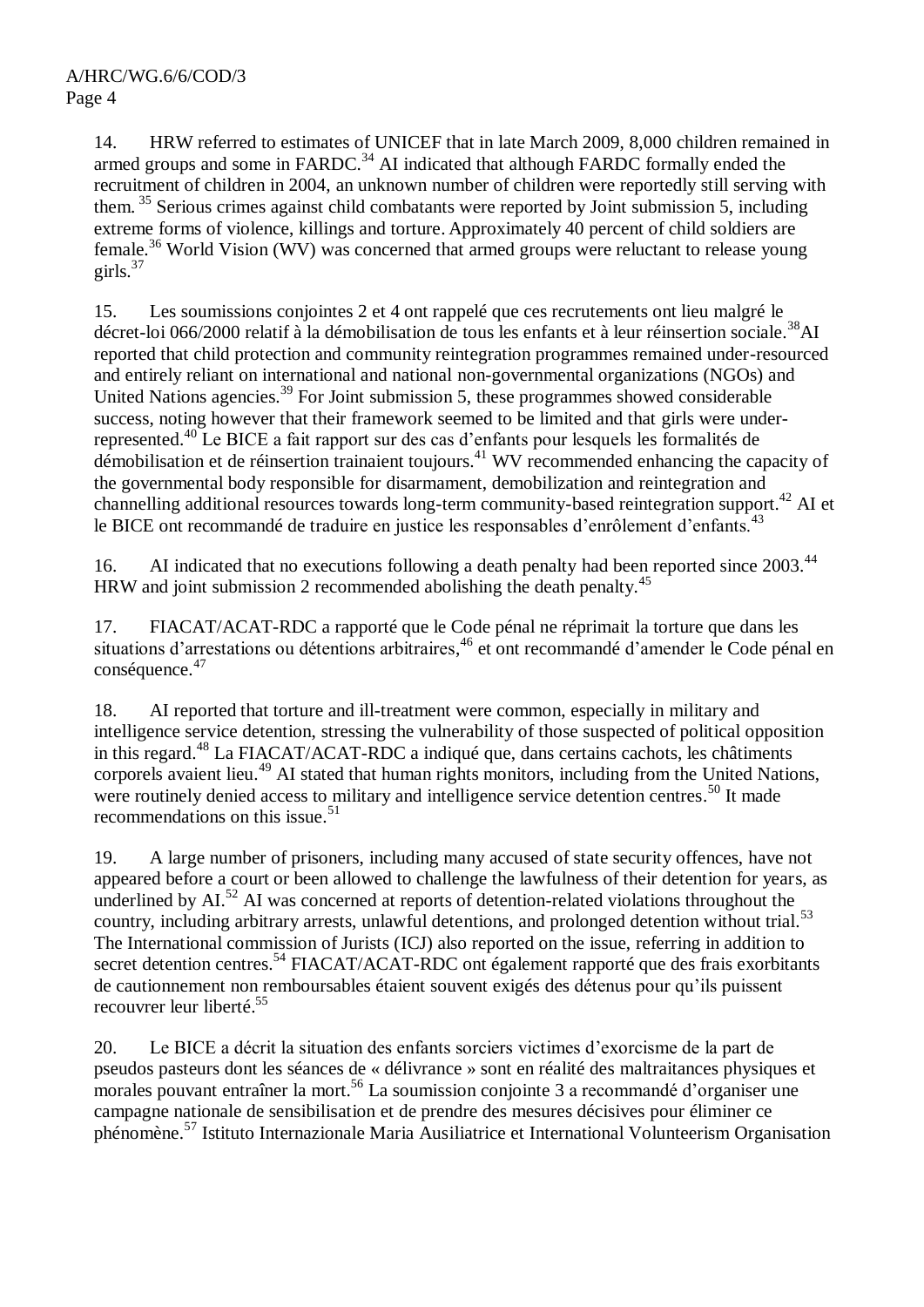for Women, Education, Development (IIMA/VIDES) ont recommandé l'adoption de mesures pour incriminer les accusations de sorcellerie et pour traduire en justice les personnes responsables d'actes de violence et de mauvais traitements sur ces enfants. 58

21. Global Initiative to End All Corporal Punishment of Children (GIEACPC) reported that corporal punishment was lawful at home and in alternative care settings, and that it was not explicitly prohibited as a disciplinary measure in penal institutions.<sup>59</sup> GIEACPC strongly recommended prohibiting corporal punishment of children in all settings.<sup>60</sup>

22. Selon la soumission conjointe 3, il y a plus de 30 à 40 000 enfants des rues à Kinshasa, le phénomène ayant gagné les autres grandes villes. <sup>61</sup> Le BICE a indiqué que de fréquentes opérations de rafle par la police ont lieu à Kinshasa, les enfants étant souvent envoyés au Centre pénitencier et de rééducation.<sup>62</sup> IIMA/VIDES a fait référence à ces enfants au Katanga.<sup>63</sup> Ces enfants, selon le BICE, sont victimes de violences de la part d'autres enfants et des agents de l'ordre. IIMA/VIDES a souligné les violences et exploitations sexuelles dont sont victimes les filles de la rue, <sup>64</sup> et la soumission conjointe 3 la vulnérabilité particulière des enfants des rues au travail forcé et à d'autres formes d'exploitation, notamment à la traite des êtres humains. 65

### **3. Administration of justice, including impunity, and the rule of law**

23. ICJ and AI referred to reported instances of political and military interference in the administration of justice.<sup>66</sup> Despite constitutional provisions, as stressed by Joint submission 5, one could observe a clear subordination of the judiciary to the executive.<sup>67</sup> HRW recommended taking all necessary action to stop government officials from interfering in judicial proceedings.<sup>68</sup>

24. Joint submission 5 reported on the concentration of judges and prosecutors in cities and their limitation in numbers, on the salaries backlog for States employees and on the lack of training and knowledge for judges and police staff.<sup>69</sup> Selon la soumission conjointe 2, l'insuffisance du budget alloué à la justice constitue l'obstacle majeur au recrutement des magistrats et à l'ouverture de juridictions de proximité.<sup>70</sup> ICJ added that low budget led to increased corruption in the judiciary which limited access of the poor to justice.<sup>71</sup> According to Joint Submission 5, victims use alternatives and resort to self-defense, traditional arbitration or to militias.<sup>72</sup>

25. La soumission conjointe 3 a recommandé de développer un Plan national de modernisation de l'administration judiciaire. <sup>73</sup> La soumission conjointe 2 a recommandé la mise en place de la Cour constitutionnelle, de la Cour de Cassation et du Conseil d'Etat conformément à la Constitution.<sup>74</sup> Elle a rappelé que des moyens logistiques et financiers sont attendus de l'Etat et des partenaires extérieurs pour la mise en place effective du Conseil supérieur de la magistrature, prévu par la Constitution, et visant à renforcer l'indépendance du pouvoir judiciaire.<sup>75</sup>

26. DEI-Congo a recommandé de créer en urgence un système séparé de justice pour mineurs en suivant les recommandations de l'Observation générale 10 du Comité des droits de l'enfant ; de recruter des juges et magistrats spécialisés dans ce domaine ; de renforcer la politique de peines de substitution pour les mineurs délinquants ; et de veiller à ce que les enfants ne soient pas maltraités en détention. 76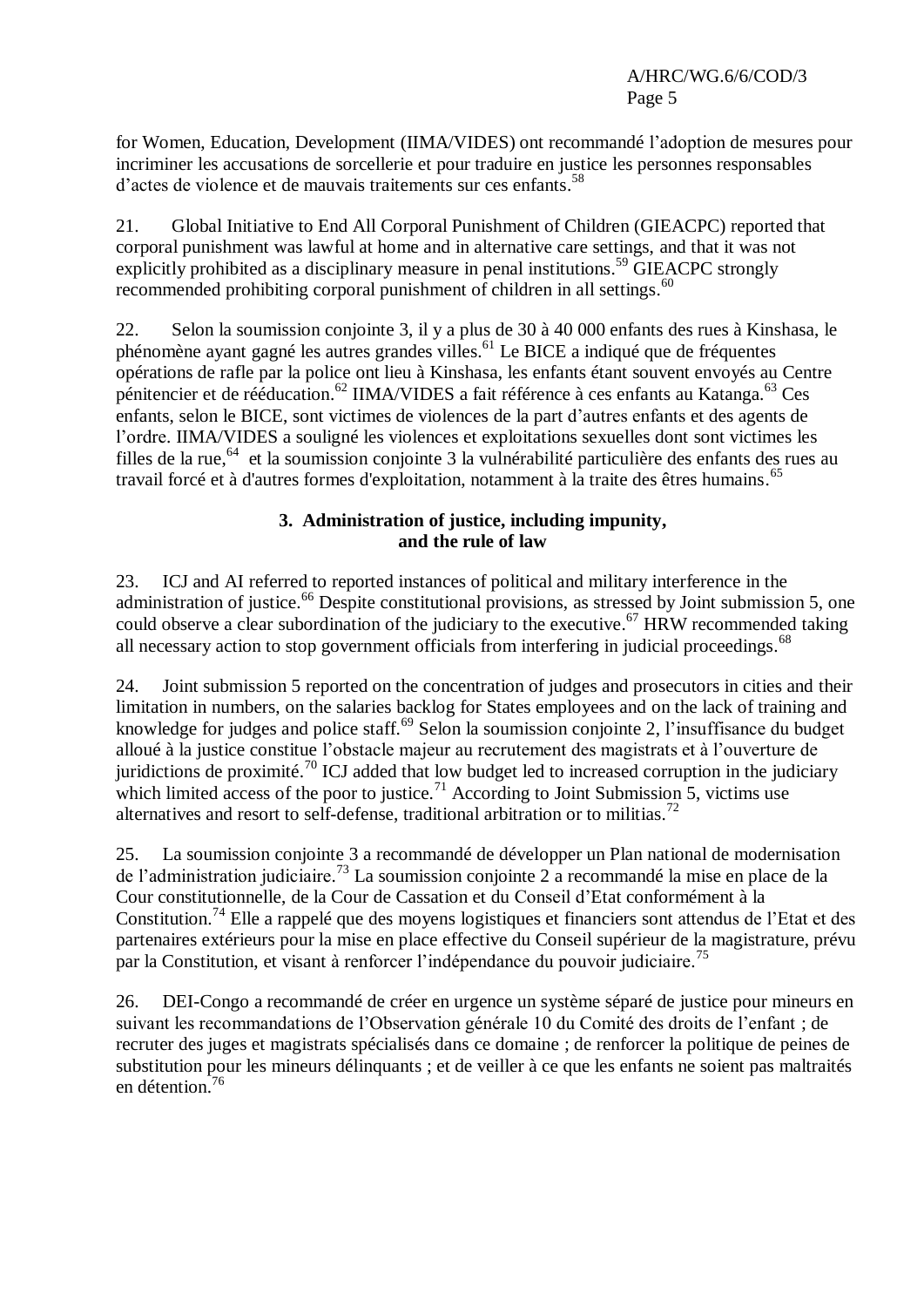27. AI reported that many trials, especially by military courts, were summary and failed to meet minimum fair trial standards.<sup>77</sup> Joint submission 5 reported on the newly established "Cour d'Ordre" Militaire", which disrespected basic due process rules.<sup>78</sup> HRW and AI recommended prohibiting, in accordance with Congolese law, trial of civilians by military courts.<sup>79</sup>

28. Impunity and the slow progress in reforming and training security forces underpin the persistence of gross human rights violations throughout the country, as indicated by AI.<sup>80</sup> Despite credible allegations of serious human rights violations against senior officers of FARDC and other branches of security forces, the government has taken no steps to investigate these allegations or to suspend personnel from duty.<sup>81</sup> In particular, according to AI and Joint submission 5, the government failed to investigate alleged human rights violations committed by police and army operations in Bas-Congo in 2007 and 2008, mainly targeting members of the politico-religious group *Bunda dia Kongo* (BDK), or to initiate criminal proceedings against those allegedly responsible.<sup>82</sup> La soumission conjointe 2, indiquant qu'une commission parlementaire a été créée en janvier 2009 pour enquêter sur les violations des droits de l'homme par les forces de sécurité, a recommandé que le mandat de celle-ci soit réalisé de façon sérieuse et que son rapport final soit rendu public.<sup>83</sup>

29. Joint submission 5, AI and FIACAT/ACAT-RDC reported that few perpetrators of sexual violence had been brought to justice.<sup>84</sup> Le gouvernement n'a pas pris les mesures nécessaires pour assurer l'application des lois sur les violences faites aux femmes, selon la soumission conjointe 4, AI et  $HRW$ <sup>85</sup> AI recommended ensuring that all victims of sexual violence enjoy equal and effective protection under the law and have equal access to justice; facilitating prosecution of perpetrators and providing full reparation for victims and survivors.<sup>86</sup> Le BICE a recommandé de sanctionner avec plus de rigueur les auteurs d'abus sexuels sur des enfants.<sup>87</sup>

30. HRW reported that only a handful of soldiers responsible for crimes had been arrested and punished and that no commanding officers had been held to account. <sup>88</sup> AI and HRW referred however to Gédéon Kyungu Mutanga, a Mayi-Mayi militia leader, who was sentenced in March 2009 for crimes against humanity, insurgency and terrorism. <sup>89</sup> HRW recommended that the State establish an independent vetting mechanism to remove and exclude members of the security forces responsible for serious human rights violations. <sup>90</sup> La soumission conjointe 6 a rapporté que l'absence d'une loi de mise en œuvre du Statut de Rome provoque l'incapacité partielle pour les juridictions congolaises de juger certaines personnes accusées de crimes graves.<sup>91</sup>

31. Joint Submission 1 stated that three individuals were currently in custody of the International Criminal Court (ICC).<sup>92</sup> AI and ICTJ stated however that the government refused to arrest and surrender to the ICC General Bosco Ntaganda,<sup>93</sup> la soumission conjointe 4 et HRW soulignant son intégration au sein de l'armée.<sup>94</sup> AI recommended arresting General Bosco Ntaganda and surrendering him to the ICC.<sup>95</sup>

32. Selon ICTJ, le gouvernement a demandé de surseoir aux poursuites contre des membres du CNDP (National Congress for the Defense of the People) pour répondre aux impératifs de paix dans le Nord-Kivu. <sup>96</sup> ICTJ a fait référence à un projet de loi d'amnistie excluant les crimes internationaux mais faisant peser de nombreux risques quant à la lutte contre l'impunité du fait de l'imprécision des « faits de guerre » couverts par l'amnistie.<sup>97</sup> AI recommended ensuring that individuals, including members of FARDC, police and intelligence services, suspected of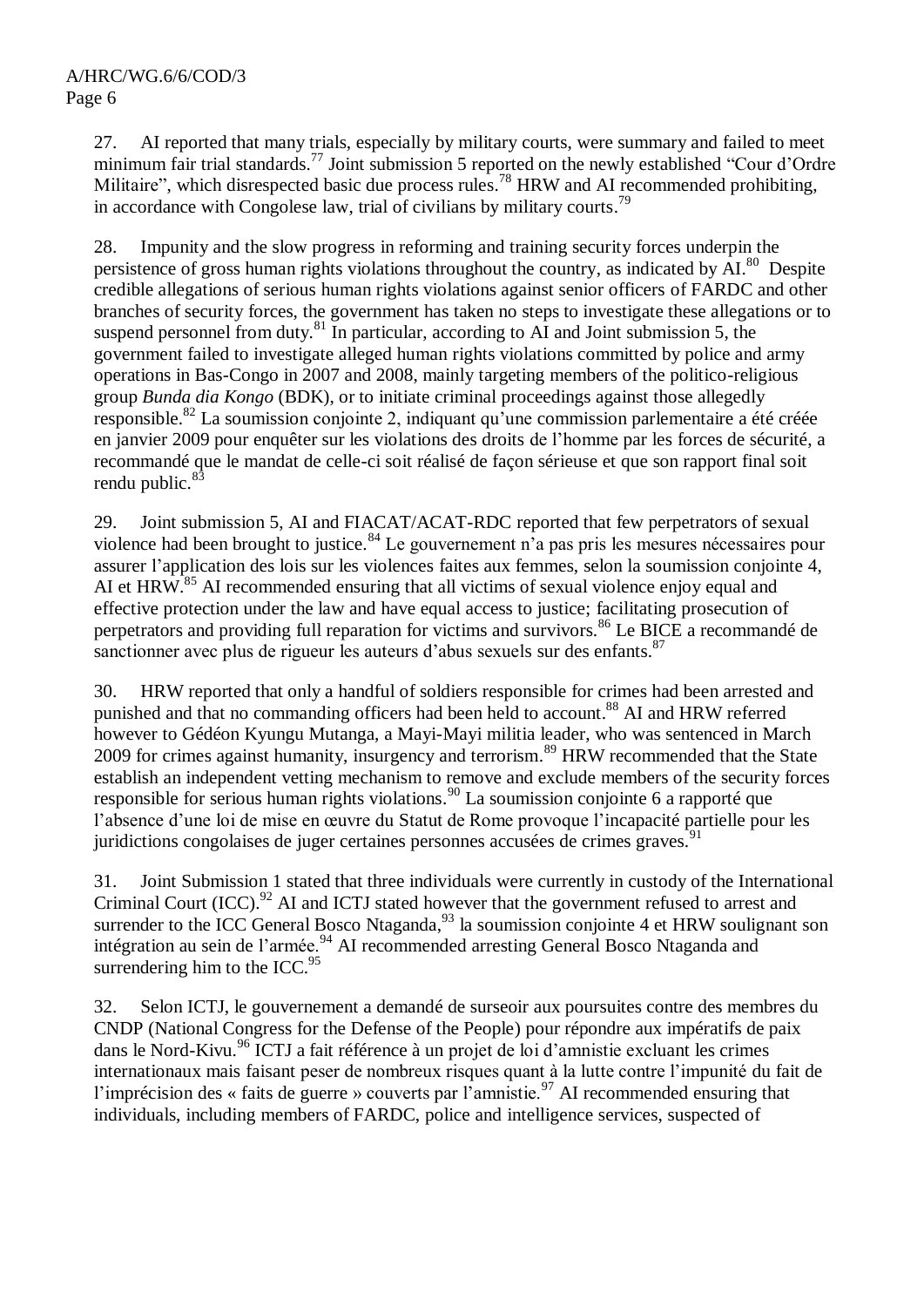committing crimes under international law or other serious human rights abuses are brought to justice.<sup>98</sup>

33. Victims of human rights abuse almost always lack access to justice, medical and psychosocial care, reparations and redress, according to AI. Essential programmes of institutional reform to address these concerns remain largely unimplemented.<sup>99</sup> ICTJ a noté que l'Etat n'avait envisagé aucune politique en matière de réparations. 100

34. AI recommended establishing an independent transitional justice mechanism, in consultation with national and international bodies, addressing grave human rights violations committed in the country since 1993; and incorporating the provisions of the Rome Statute promptly into national law.<sup>101</sup> Joint submission 5 reported that a National Truth and Reconciliation Commission had been established. However, criticism over its operational standards, independence and transparency had been expressed and the Commission had not produced a substantial input.<sup>102</sup> ICTJ a recommandé de mettre en place une commission vérité et réconciliation avec un mandat bien défini, des membres crédibles et indépendants, et des moyens suffisants. 103

35. AI indicated that conditions in prisons and detention centres often amounted to cruel, inhuman or degrading treatment, and that deaths of prisoners from malnutrition or treatable illnesses were regularly reported, adding that prisons were dilapidated and escapes were frequent. <sup>104</sup> La FIACAT/ACAT-RDC a recommandé de prendre des mesures pour lutter contre la surpopulation carcérale et pour assurer l'accès des détenus aux soins médicaux de base et à une nourriture suffisante ; et de garantir la séparation des femmes et des hommes, des enfants et des adultes, et des prévenus et des condamnés.<sup>105</sup>

# **4. Right to privacy, marriage and family life**

36. WV, highlighting the further decrease of birth registration to 31 per cent in 2007, recommended removing all administrative costs relating to birth registration.<sup>106</sup>

37. According to WV, the new Child Protection Law which outlawed the marriage of children before 18 years is a welcome step, but must be accompanied by awareness-raising measures.<sup>107</sup>

38. Joint submission 7 reported that sexual activity against "morals" and "family life" was criminalised and recommended that the State bring its legislation into conformity with its international human rights obligations. 108

#### **5. Freedom of expression, association and peaceful assembly, and right to participate in public and political life**

39. Detention-related violations are often directed against those perceived to be critics or opponents of the government, including human rights defenders, journalists and trade unionists,  $\arccos$  according to AI.<sup>109</sup> Scores of army personnel, police officers and civilians, most appearing to be supporters of Jean-Pierre Bemba, are reported to have been the victims of enforced disappearance since 2006. The authorities have taken no measures to investigate these allegations or to clarify the whereabouts of the persons missing.<sup>110</sup> HRW also referred to the killing, summary executions, enforced disappearance and arbitrary detention of hundreds of supporters of Bemba or BDK, stressing in particular that Republican Guard soldiers summarily executed or caused the enforced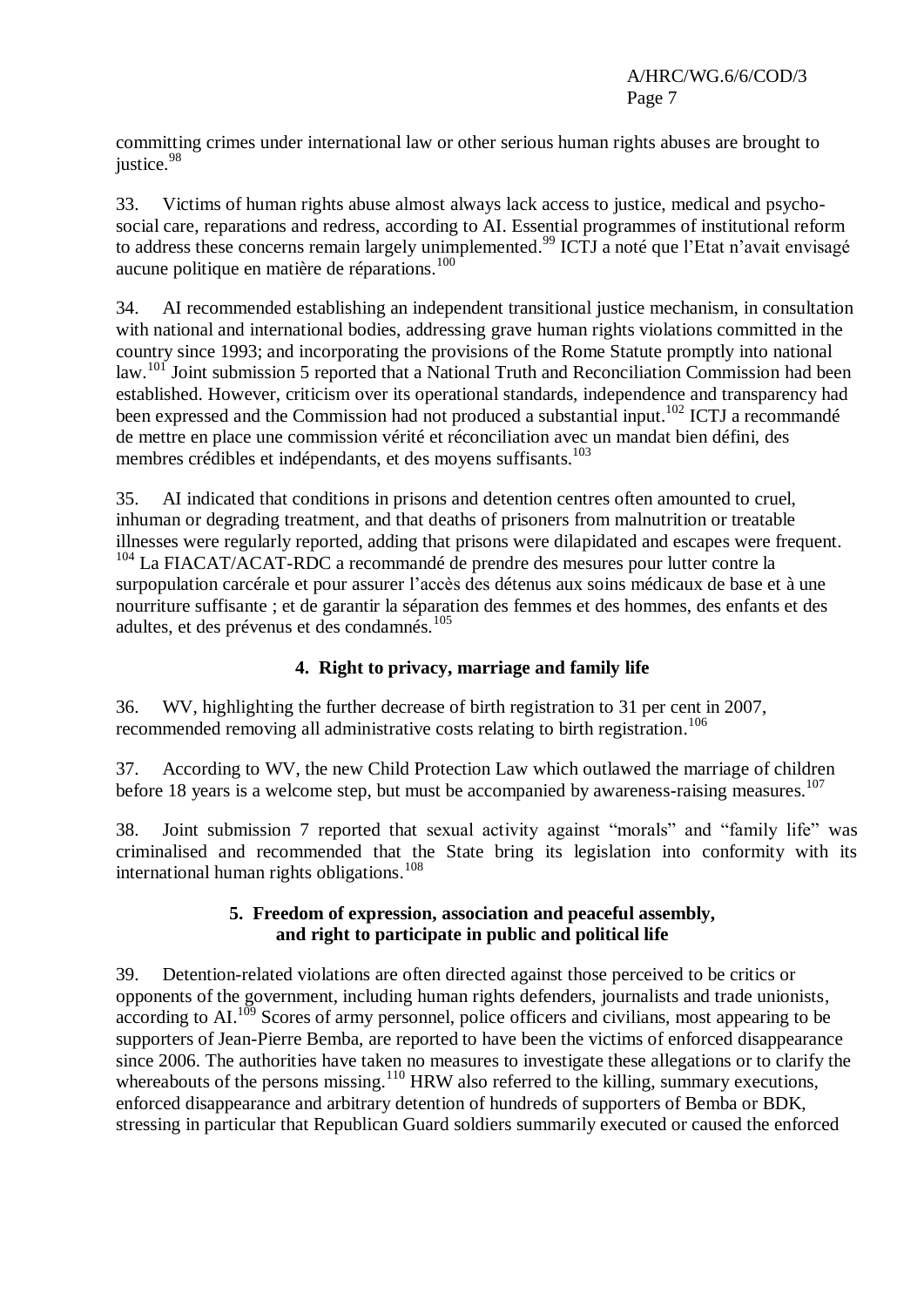disappearance of more than 125 people, many of whom were killed at Camp Tshatshi.<sup>111</sup> Joint Submission 1 also referred to military operations launched against Bemba's supporters in 2007 and 2008 in Kinshasa, stressing that 600 persons were arbitrarily arrested and illegally detained while others were tortured and killed.<sup>112</sup> HRW further referred to arbitrary arrests of individuals suspected by security forces of supporting CNDP.<sup>113</sup> La soumission conjointe 4 a mentionné des attaques, en mars 2009, contre le président de l'Assemblée nationale.<sup>114</sup>

40. The releases, in July 2008, of 258 detainees held unlawfully without trial for long periods were noted by HRW and AI, which stressed however that they appeared to follow no organized or transparent judicial process.<sup>115</sup> The ICJ was extremely concerned at the rate of arbitrary detention of political opponents,<sup>116</sup> who, according to HRW, still amount to at least 200 persons.<sup>117</sup>

41. As underlined by Front Line, the International Foundation for the Protection of Human Rights Defenders (FL), HRW and AI, restrictions on freedom of expression are regularly reported, with repeated closures of radio stations linked to the political opposition, confiscation of media equipment, and arbitrary arrests of or threats against journalists.<sup>118</sup> This often happens in relation to articles alleging corruption by state officials, according to AI.<sup>119</sup> Comme l'a indiqué la soumission conjointe 2, entre 2005 et 2008, six professionnels des médias ont été assassinés.<sup>120</sup> In particular, FL mentioned the killing of two journalists of Radio Okapi, Serge Meheshe and Didace Namujimbo.<sup>121</sup> HRW, noting that three civilians were convicted and sentenced to death in the Meheshe case, stressed that Congolese and international observers who raised alarm at the lack of fair trial as well as defence lawyers were threatened and harassed.<sup>122</sup> Human rights organizations that defend journalists and freedom of expression have themselves received death threats and been threatened by the authorities with removal of their NGO status, as further reported by AI.<sup>123</sup> La soumission conjointe 2 a recommandé l'adoption de la loi portant création du Conseil supérieur de l'audiovisuel et de la communication prévu dans la Constitution, et la dépénalisation des délits de presse. 124

42. Comme indiqué par la soumission conjointe 2, la Constitution garantit la liberté de manifestation mais exige l'information préalable de l'autorité administrative compétente. En pratique, les autorités interprètent cette disposition comme une exigence d'autorisation préalable et s'opposent systématiquement aux manifestations exprimant des opinions contraires à celles du pouvoir en place. 125

43. La soumission conjointe 2 a expliqué que la coopération de l'Etat avec les ONG nationales est assez faible et que l'administration est très lente à leur octroyer des autorisations définitives de fonctionnement. En août 2008, le ministère de la Justice a publié une liste présentant comme illégales les ONG fonctionnant avec des autorisations provisoires, ce qui a été vu comme une tentative d'intimidation. <sup>126</sup> HRW reported that on 21 March 2009, the government revoked the authorization of BDK to operate as a social and cultural organization, effectively making it illegal.<sup>127</sup>

44. Human rights defenders are also routinely physically attacked, abducted, arbitrarily arrested and subjected to death threats and other forms of intimidation by government security forces and armed groups, as reported by AI.<sup>128</sup> Several submitting NGOs indicated that some defenders have been targeted because of their involvement in high-profile human rights cases,  $^{129}$  leur combat pour la justice et l'État de droit,  $^{130}$  leur lutte contre l'exploitation illégale des ressources naturelles,  $^{131}$ ou leur soutien aux victimes de violences sexuelles,  $^{132}$  in particular in eastern Congo.<sup>133</sup>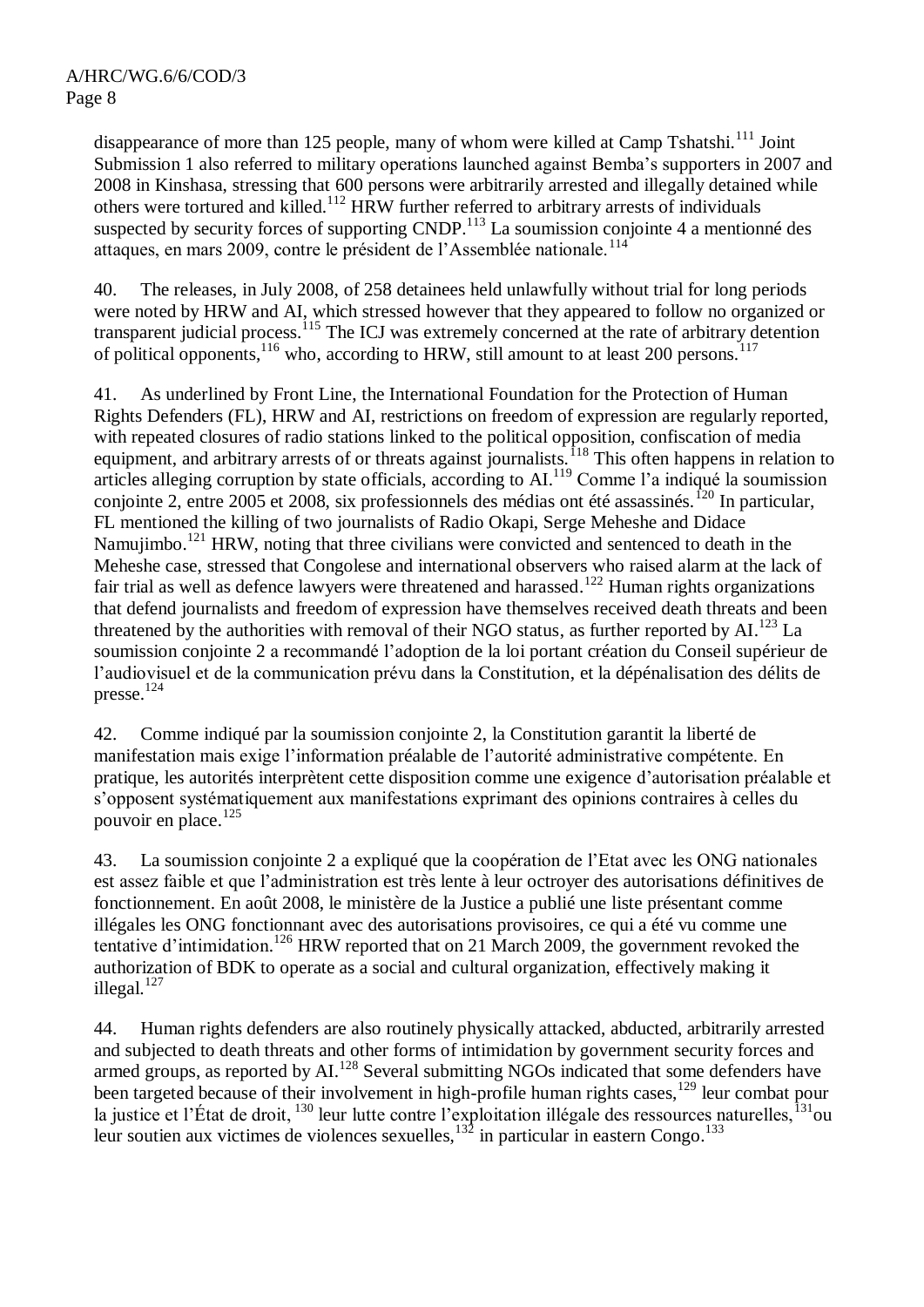45. FL reported that, with very few exceptions, serious investigations of attacks against defenders had not been conducted.<sup>134</sup> Human rights defenders are not protected by the national authorities and a national plan for the protection and security of human rights defender does not exist, particularly in the east.<sup>135</sup> AI recommended that the State respect and protect the right of human rights defenders and lawyers to conduct their work without hindrance, intimidation or harassment; and ensure that violations of the human rights of journalists, defenders and independent civil society activists are fully and promptly investigated and that those found responsible are brought to justice.<sup>136</sup> FL made similar recommendations.<sup>137</sup>

46. Selon la soumission conjointe 3, la vie politique congolaise continue d'être dominée par les hommes.<sup>138</sup> International Center for Transitional Justice (ICTJ) a recommandé d'assurer la représentation des femmes dans les instances de prise de décision, <sup>139</sup> et la soumission conjointe 2 a recommandé l'élaboration d'une loi spécifique renforçant la mise en œuvre de la parité, conformément à la Constitution. 140

## **6. Right to work and to just and favourable conditions of work**

47. La soumission conjointe 1 a rapporté que la Société minière de Bakwanga (MIBA), une des principales entreprises minières du pays, détenue à 80 % par l'Etat, a arrêté sa production à Mbujy-Mayi en 2008, et que l'Etat a contribué à son déclin du fait d'une gestion inappropriée de ses actifs et de prélèvements importants pour contribuer à l'effort de guerre.<sup>141</sup> Les conséquences ont été pour les travailleurs l'accumulation des arriérés de salaires. Cette société fournissait travail, électricité, eau, et de grands hôpitaux et des écoles qui ont été affectés par cette crise. 142

48. Selon la soumission conjointe 1, la libéralisation du secteur minier a été opérée sans règlementation et protection adéquate des travailleurs, et a entraîné une déstructuration du secteur minier officiel au profit du secteur informel.<sup>143</sup> Joint submission 5 stressed that where in the 1980s several major companies controlled the majority of the mining areas, these have all vanished and are now replaced by artisanal miners, who work independently or in groups of less than 10 persons and without any financial or social security system. The miners are totally dependent on buyers and middlemen, who dictate working conditions and prices for the products. Children of 10 years or even younger carry sacks with minerals up to 12 hours a day. There are no protection measures in pits and tunnels, no health-care or security system supports in case of accident, and chemical substances are used.<sup>144</sup> La soumission conjointe 1 a aussi fait état des conditions de travail des creuseurs artisanaux (700 000 personnes) et des accidents de travail dont ils sont victimes. <sup>145</sup> IIMA/VIDES a décrit l'exploitation économique dont font l'objet les enfants travaillant dans les mines du Katanga, estimés à plusieurs milliers.<sup>146</sup>

49. As workers are not organized in unions, they have no influence on their working conditions, as Joint submission 5 indicated. Existing labor protections are not controlled, and international companies refuse to show social responsibility in relation to working conditions.  $147$  La soumission conjointe 1 a également fait état de l'absence de surveillance des conditions de travail sur le site de la MIBA. 148

50. Joint Submission 1 added that many mining areas were controlled by local militias, who stole products, forced laborers to work or imposed high taxes to finance their groups. Workers not willing to comply are threatened with displacement, torture or killing.<sup>149</sup> La soumission conjointe 1, se référant à la situation à Mbujy-Mayi a fait état de problèmes similaires en plus des attaques de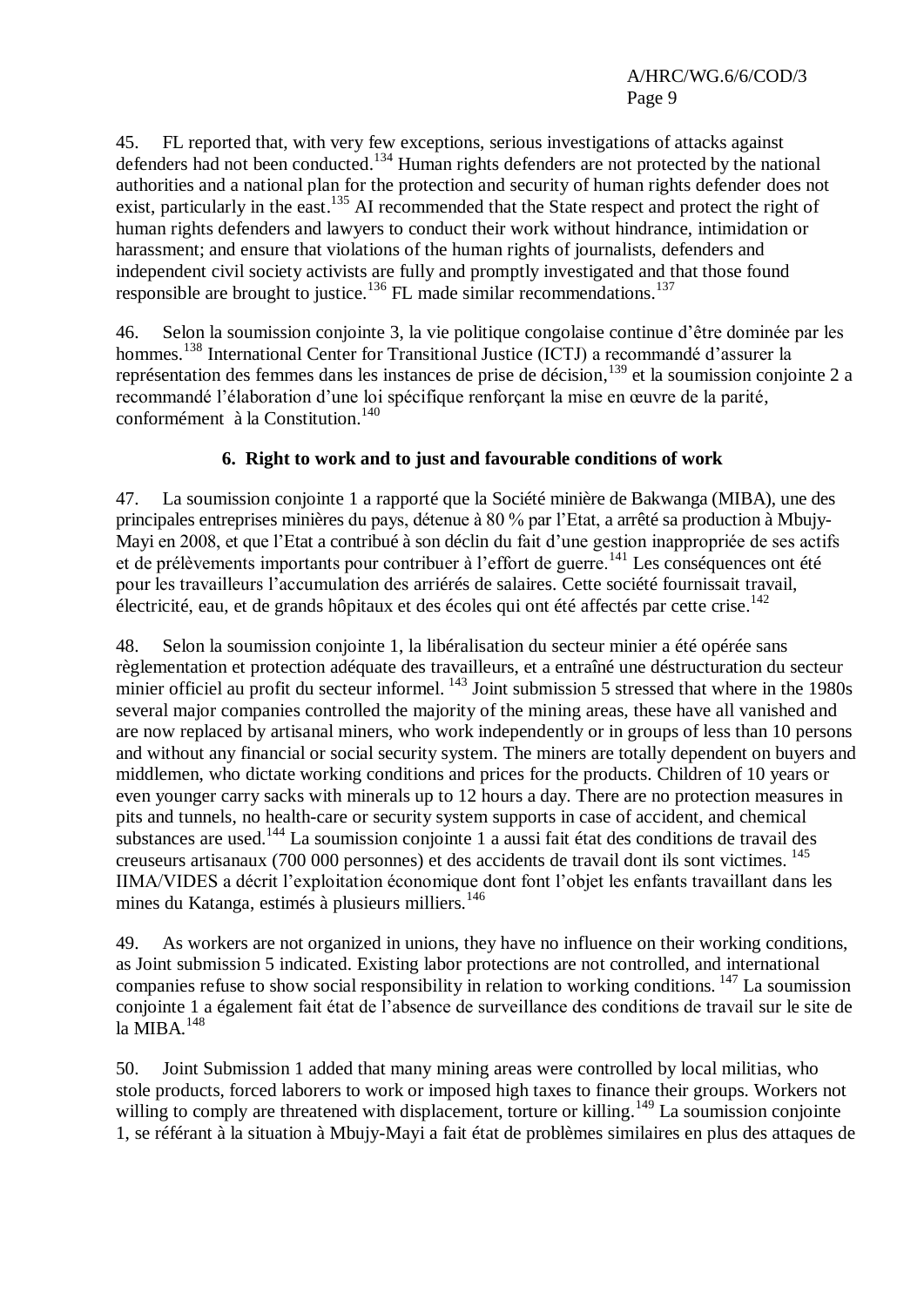travailleurs par des éléments incontrôlés de l'armée, des agents de sécurité de la MIBA agissant toujours sur le site de la compagnie, et de la police nationale. 150 La soumission conjointe 1 a recommandé au gouvernement de mettre en œuvre le plan de relance prévu en vue de la réouverture immédiate de la MIBA, de veiller à l'application stricte des lois congolaises, notamment le Code du travail et le Code minier, et de mettre en œuvre un plan de développement pour offrir les services de base, tel que l'eau, les services de santé et l'électricité, à la population de .<br>Mbuji-Mayi.<sup>151</sup>

# **7. Right to social security and to an adequate standard of living**

51. La soumission conjointe 3 a souligné l'extrême pauvreté des populations en dépit des immenses richesses naturelles du pays. L'opacité et la corruption dans la passation des contrats miniers, l'absence de mécanismes de contrôle de l'exploitation minière, et la mauvaise gestion des sociétés d'exploitation ont accentué la dilapidation des revenus. La révision des contrats miniers en cours ne semble pas garantir une véritable transparence. <sup>152</sup> La soumission conjointe 2 a ajouté que le processus de renégociation des contrats identifiés comme litigieux avait connu un très faible niveau d'implication de la société civile et que les procédures instituées pour la révision et la renégociation avaient manqué de transparence. Elle a recommandé de lutter contre les crimes économiques et de publier les termes et conditions des contrats renégociés.<sup>153</sup> La soumission conjointe 3 a recommandé la publication régulière d'informations sur les revenus de l'exploitation des ressources.<sup>154</sup> EEC/MEU a rapporté que les sociétés d'exploitation forestières ou minières ne se soucient pas du développement de la population locale.<sup>155</sup>

52. Notamment, selon la soumission conjointe 3, alors que les ressources en eau du pays pourraient satisfaire les besoins de l'ensemble de l'Afrique sub-saharienne, la couverture de l'approvisionnement dans le pays n'est que de 45 %, avec seulement 26 % en zone rurale. La mauvaise qualité de l'eau entraîne des maladies.<sup>156</sup> La soumission conjointe 3 a recommandé de prendre toutes les mesures nécessaires pour atteindre les objectifs de la Décennie internationale d'action « L'eau, source de vie » (2005-2015) et de la Vision Africaine de l'eau pour  $2025$ .<sup>157</sup>

53. Bien que les barrages d'Inga aient la capacité d'alimenter en électricité l'Afrique australe, selon la soumission conjointe 3, l'accès à l'électricité est une épreuve même à Kinshasa en raison de la mauvaise gestion de l'ouvrage et du défaut d'entretien pendant plusieurs années. Dans les Provinces, notamment dans les zones rurales, les populations sont privées d'électricité pendant des semaines, voire des mois.<sup>158</sup>

54. Selon la soumission conjointe 4, les indicateurs relatifs à la santé, à la nutrition et à la sécurité alimentaire sont proches de la côte d'alerte dans de nombreuses parties du pays.<sup>159</sup> Selon la soumission conjointe 3, 71 % de la population congolaise n'a pas accès à des installations sanitaires adéquates et le système de santé n'offre pas de garanties de qualité, même pour les soins de base. <sup>160</sup> La question salariale des infirmiers a entraîné le développement d'un système parallèle de corruption, favorisé par le manque de contrôle du fonctionnement des hôpitaux et centres de santé.<sup>161</sup>

55. WV indicated that the alarmingly high levels of infant, under-five, and maternal mortality and malnutrition rates were of great concern and that only 31 percent of children under the age of 5 received the vaccinations available for preventable diseases. WV stated that Government was to be commended for its 2008 decision to launch a mosquito net campaign but that it was imperative that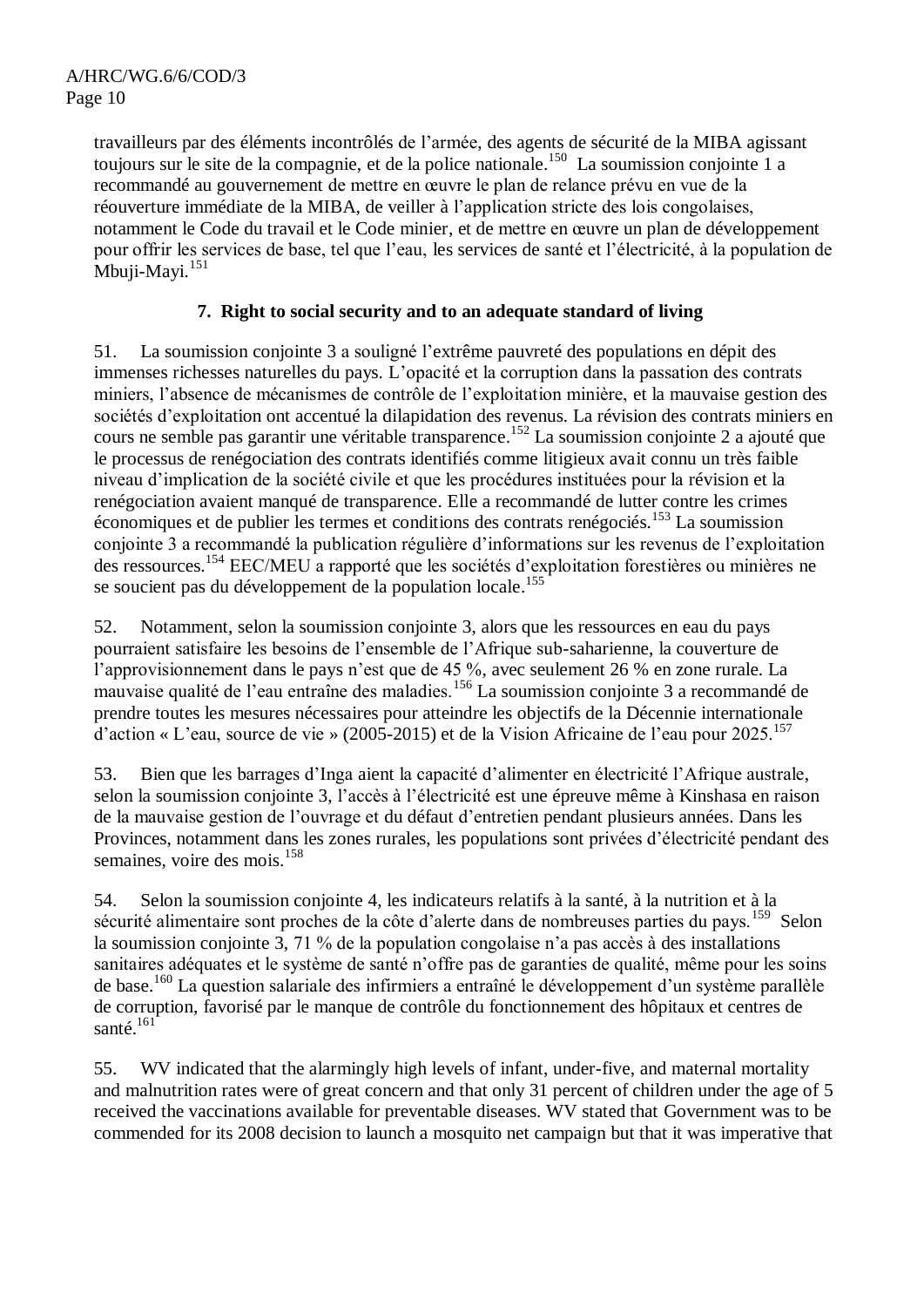this campaign be accompanied by efforts to improve access to and affordability of malaria treatment. 162

## **8. Right to education**

56. La soumission conjointe 3 a rapporté que l'éducation primaire n'était ni gratuite ni obligatoire, que la crise du système éducatif touchait les infrastructures et le fonctionnement même du système, et que se posait la question de la formation et du recyclage des enseignements, de leur traitement et de leurs conditions de vie et de travail. Cette situation devrait interpeler l'Etat quant à la mise en place d'un plan d'action ambitieux visant la réalisation de l'enseignement primaire gratuit et obligatoire.<sup>163</sup>

57. Selon IIMA/VIDES, la pauvreté est une des causes déterminantes de la déscolarisation de nombreux enfants. Les familles doivent payer des frais ponctuels.<sup>164</sup> WV recommended increasing the budget allocation to the education sector. $165$ 

#### **9. Minorities and indigenous peoples**

58. La soumission conjointe 2 a rapporté que les « Pygmées » de l'Equateur et de la Province orientale étaient victimes d'une exploitation abusive des ressources forestières qui mettait en danger leur mode de vie, et que lorsqu'elles se sédentarisaient, ces populations étaient l'objet d'une marginalisation sociale. <sup>166</sup> Elle a recommandé d'élaborer un texte de loi spécifique pour la reconnaissance du statut des populations autochtones et de mettre en place des programmes officiels de promotion et protection des minorités pour favoriser leur participation à la vie politique.<sup>167</sup>

#### **10. Internally displaced persons and refugees**

59. La soumission conjointe 4 a rapporté que, dans l'est, la reprise des combats à la fin du mois d'août 2008 entre les FARDC et les rebelles du CNDP avait, selon les estimations, conduit 250 000 personnes sur les routes.<sup>168</sup> Joint submission 5 added that human rights groups, international humanitarian organizations and the United Nations could not address adequately the needs of up to 2,5 millions IDPs and refugees as of January 2008. <sup>169</sup> Selon la soumission conjointe 6, la plupart des déplacés internes du Nord-Kivu vivent dans des familles d'accueil sans aucune assistance<sup>170</sup>.

# **III. ACHIEVEMENTS, BEST PRACTICES, CHALLENGES AND CONSTRAINTS**

N/A

# **IV. KEY NATIONAL PRIORITIES, INITIATIVES AND COMMITMENTS**

N/A

# **V. CAPACITY-BUILDING AND TECHNICAL ASSISTANCE**

60. La soumission conjointe 6 et ICTJ ont recommandé à la communauté internationale d'assister le pays dans sa réforme du secteur de sécurité incluant l'armée, la police et les services de renseignement. <sup>171</sup> Des recommandations à la communauté internationale ont aussi été émises par la soumission conjointe 3 et WV.<sup>172</sup>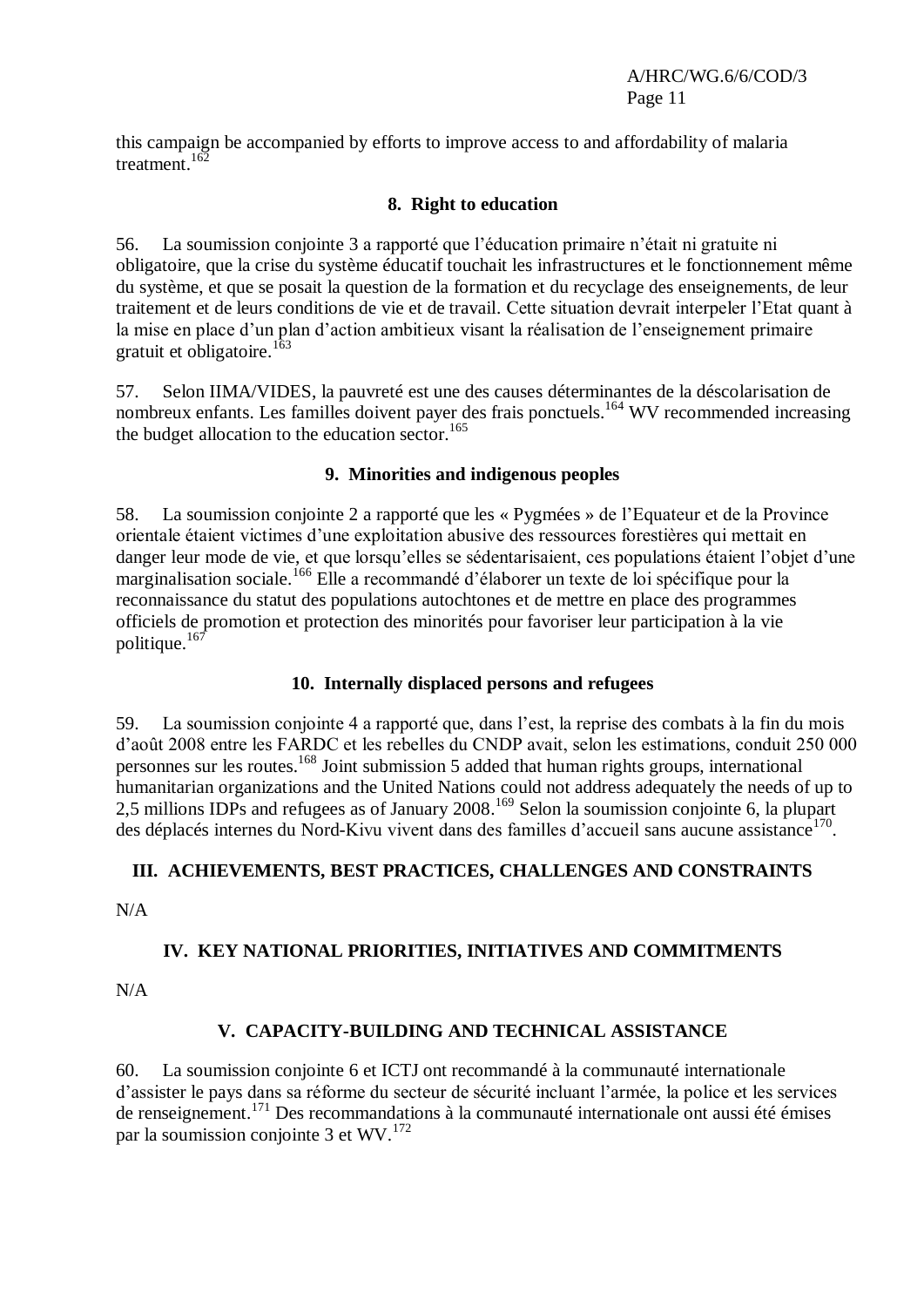#### *Notes*

 $1$  The stakeholders listed below have contributed information for this summary; the full texts of all original submissions are available at[: www.ohchr.org.](http://www.ohchr.org/) (One asterisk denotes a non-governmental organization in consultative status with the Economic and Social Council.)

*Civil society*

| AI                 | Amnesty International, London, United Kingdom*;                                           |
|--------------------|-------------------------------------------------------------------------------------------|
| <b>BICE</b>        | Bureau international catholique de l'Enfance, Brussels, Belgium*;                         |
| DEI-Congo          | Défense des enfants international-Congo, Kinshasa, DRC;                                   |
| <b>ECC/MEU</b>     | Coordination de Commissions Justice, Paix et Sauvegarde de la Création de l'Église        |
|                    | du Christ au Congo/ Mission évangélique unie ; Kinshasa, DRC ;                            |
| FIACAT/ACAT-RDC    | International Federation of Action by Christians for the Abolition of Torture*, Action    |
|                    | by Christians for the Abolition of Torture-RDC, Paris, France;                            |
| FL                 | Front Line, The International Foundation for the Protection of Human Rights               |
|                    | Defenders; Dublin, Ireland*;                                                              |
| <b>GIEACPC</b>     | Global Initiative to end All Corporal Punishment of Children, London, United              |
|                    | Kingdom;                                                                                  |
| <b>HRW</b>         | Human Rights Watch; New York, USA*;                                                       |
| ICJ                | International Commission of Jurists, Geneva, Switzerland*;                                |
| <b>ICTJ</b>        | International Center for Transitional Justice, New York, USA;                             |
| <b>IIMA/VIDES</b>  | Istituto Internazionale Maria Ausiliatrice*, International volunteerism, Organisation for |
|                    | Women, Education, Development*; Rome, Italy;                                              |
| Joint Submission 1 | Conseil Régional des Organisations Non Gouvernementales de Développement, Groupe          |
|                    | d'Appui aux Exploitants des Ressources Naturelles, Centre d'Études et de Formation        |
|                    | Populaires pour les Droits de l'Homme, Global Rights, Clinique internationale de          |
|                    | défense des droits humains de l'UQAM ; Washington, DC, USA ;                              |
| Joint Submission 2 | Submission by Maison des droits de l'homme; <i>composed of :</i> Alliance pour le         |
|                    | Développement Intégré des Pygmées (ADIP CONGO), Espoir Pour Tous (EPT),                   |
|                    | Femme Solidaire Pour la Paix et le Développement (FSPD), Ligue des Femmes pour le         |
|                    | Développement et l'Education à la Démocratie (LIFDED), Réseau Action Femme                |
|                    | (RAF), Carrefour des Femmes et Familles (CAFEFA), Coalition des ONG pour les              |
|                    |                                                                                           |
|                    | Droits de l'Enfant (CODE), Projet Intégré pour les Droits de la personne dans les         |
|                    | Entités Nationales (PIDEN), Action d'Aide Sanitaire et de Développement aux plus          |
|                    | Démunis (AASD), Défense des Enfants International-Congo (DEI-Congo), Groupe               |
|                    | d'Action pour la Démobilisation et la Réinsertion des Enfants Soldats (GADERES),          |
|                    | Charité et Secours, Jeunesse pour la Paix et la Défense des droits de l'Homme (JPDH),     |
|                    | Journaliste En Danger (JED), Association Africaine des Droits de l'Homme                  |
|                    | (ASADHO), Observatoire Congolais des Droits Humains (OCDH), Croix rouge,                  |
|                    | Centre de Recherche des Voies pour l'Epanouissement et l'Autonome (CERVEAU),              |
|                    | Centre National d'Appui au Développement et à la Participation Populaire                  |
|                    | (CENADEP), Avocats Africains pour la protection de l'environnement et la défense          |
|                    | des droits des communautés locales (Avocats verts); Kinshasa, DRC;                        |
| Joint submission 3 | Franciscans International*, co-written with Action Sociale pour la paix et le             |
|                    | développement, Global Rights Congo, Justice and Peace Netherlands; co-signed by           |
|                    | Action Sociale et Conseils pour la Paix, l'Environnement et le Développement, Action      |
|                    | Chrétienne pour l'Abolition de la Torture / Nord Kivu, Aide et Action pour la Paix,       |
|                    | Bureau International Catholique de l'enfance*, Centre de Recherche sur                    |
|                    | l'Environnement, Démocratie et Droits de l'Homme, Cordaid*, Dynamique Femmes              |
|                    | Juristes, Groupe Martin Luther King, Promotion et Appui aux Initiatives Féminines,        |
|                    | Observatoire Congolais des Prisons, Comité des Observateurs des Droits de l'homme,        |
|                    | Solidarité pour la Paix et le Progrès Social, Synergie des Femmes pour les Victimes des   |
|                    | Violences sexuelles, Synergie pour l'Assistance Judiciaire ; Geneva, Switzerland ;        |
| Joint Submission 4 | Fédération internationale des ligues des droits de l'homme*, Association africaine des    |
|                    | droits de l'homme, Ligue des électeurs, Groupe Lotus ; Paris, France ;                    |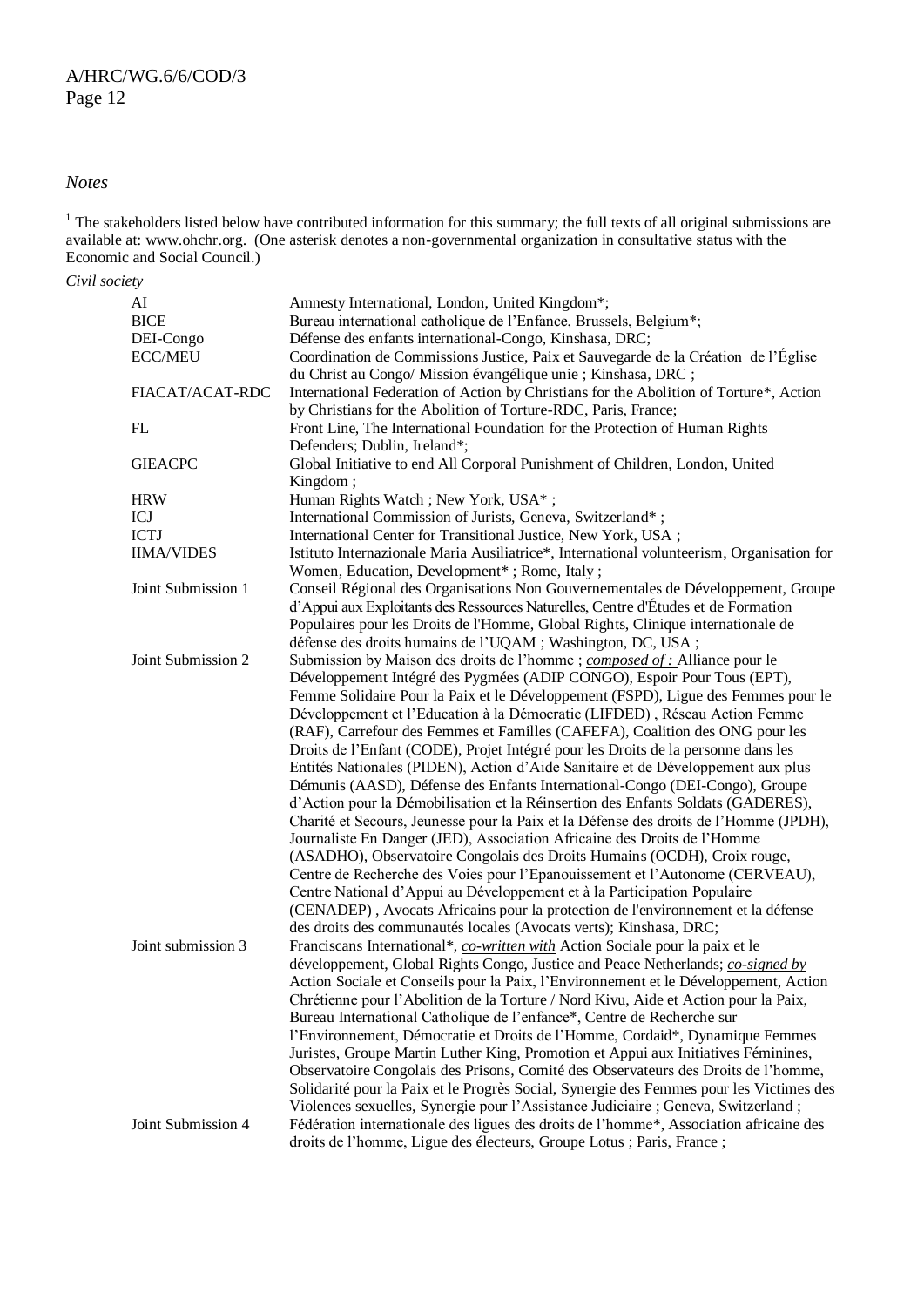# A/HRC/WG.6/6/COD/3 Page 13

| Joint Submission 5<br>Joint Submission 6                             | Ökumenisches Netz Zentralafrika, MISEREOR, Brot für die Welt, Vereinigte<br>Evangelische Mission, Diakonie, Pax Christi*; Berlin, Germany;<br>Submitted by: Synergie des Femmes pour les Victimes des Violences Sexuelles<br>(SFVS); co-signed by: Action pour la promotion et le développement<br>(APRODEPED), Centre de Recherche sur l'Environnement, la Démocratie et les Droits<br>de l'Homme (CREDDHO), Solidarité pour la promotion de la Paix (SOPROP), Centre<br>pour la Promotion des droits Humains (CPDH), Campagne pour la Paix (CPP), Justice<br>et Paix et la Sauvegarde de la Création (JPSC), Réseau des Initiatives pour le<br>développement (REID), Action globale pour la promotion social de la Paix (APSP),<br>Action pour la Promotion socio-économiques des ménages (APROSEM); Kinshasa,<br>DRC; |  |
|----------------------------------------------------------------------|--------------------------------------------------------------------------------------------------------------------------------------------------------------------------------------------------------------------------------------------------------------------------------------------------------------------------------------------------------------------------------------------------------------------------------------------------------------------------------------------------------------------------------------------------------------------------------------------------------------------------------------------------------------------------------------------------------------------------------------------------------------------------------------------------------------------------|--|
| Joint Submission 7                                                   | International Lesbian, Gay, Bisexual, Trans and Intersex Association (ILGA), ILGA<br>Europe*, Pan Africa ILGA, International Gay and Lesbian Human Rights Commission,<br>ARC International; Brussels, Belgium;                                                                                                                                                                                                                                                                                                                                                                                                                                                                                                                                                                                                           |  |
| WV                                                                   | World Vision, Monrovia, USA*.                                                                                                                                                                                                                                                                                                                                                                                                                                                                                                                                                                                                                                                                                                                                                                                            |  |
| $2$ DEI-Congo, p. 1.                                                 |                                                                                                                                                                                                                                                                                                                                                                                                                                                                                                                                                                                                                                                                                                                                                                                                                          |  |
| $3$ BICE, p. 4.                                                      |                                                                                                                                                                                                                                                                                                                                                                                                                                                                                                                                                                                                                                                                                                                                                                                                                          |  |
| $4$ Joint submission 1, page 8                                       |                                                                                                                                                                                                                                                                                                                                                                                                                                                                                                                                                                                                                                                                                                                                                                                                                          |  |
| $5$ Ibid., para. 10.                                                 |                                                                                                                                                                                                                                                                                                                                                                                                                                                                                                                                                                                                                                                                                                                                                                                                                          |  |
|                                                                      | $6$ AI, p. 3; see also Joint submission 5, p. 4; Joint submission 3, para. 33.                                                                                                                                                                                                                                                                                                                                                                                                                                                                                                                                                                                                                                                                                                                                           |  |
| $^7$ AI, p. 4.                                                       |                                                                                                                                                                                                                                                                                                                                                                                                                                                                                                                                                                                                                                                                                                                                                                                                                          |  |
| <sup>8</sup> DEI-Congo, pp. 3-4; joint submission 2, para. 16.       |                                                                                                                                                                                                                                                                                                                                                                                                                                                                                                                                                                                                                                                                                                                                                                                                                          |  |
| $9$ Joint submission 2, para. 17.                                    |                                                                                                                                                                                                                                                                                                                                                                                                                                                                                                                                                                                                                                                                                                                                                                                                                          |  |
| $10$ Joint submission 3, paras. 7-9.                                 |                                                                                                                                                                                                                                                                                                                                                                                                                                                                                                                                                                                                                                                                                                                                                                                                                          |  |
| <sup>11</sup> Joint submission 4, p. 2 & 5.                          |                                                                                                                                                                                                                                                                                                                                                                                                                                                                                                                                                                                                                                                                                                                                                                                                                          |  |
| $12$ ECC/MEU, p. 2.                                                  |                                                                                                                                                                                                                                                                                                                                                                                                                                                                                                                                                                                                                                                                                                                                                                                                                          |  |
| $13$ Ibid., p. 3.                                                    |                                                                                                                                                                                                                                                                                                                                                                                                                                                                                                                                                                                                                                                                                                                                                                                                                          |  |
| $14$ Ibid., p. 4.                                                    |                                                                                                                                                                                                                                                                                                                                                                                                                                                                                                                                                                                                                                                                                                                                                                                                                          |  |
| $15$ BICE, p. 4.                                                     |                                                                                                                                                                                                                                                                                                                                                                                                                                                                                                                                                                                                                                                                                                                                                                                                                          |  |
| $16$ Joint submission 4, p. 2.                                       |                                                                                                                                                                                                                                                                                                                                                                                                                                                                                                                                                                                                                                                                                                                                                                                                                          |  |
| $17$ Joint submission 5, p. 1 and 6.                                 |                                                                                                                                                                                                                                                                                                                                                                                                                                                                                                                                                                                                                                                                                                                                                                                                                          |  |
| $^{18}$ AI, p. 4. See also HRW, p. 1-2. Joint submission 6, pp. 5-6. |                                                                                                                                                                                                                                                                                                                                                                                                                                                                                                                                                                                                                                                                                                                                                                                                                          |  |
| $19$ HRW, p. 1-2; Joint submission 6, pp. 5-6.                       |                                                                                                                                                                                                                                                                                                                                                                                                                                                                                                                                                                                                                                                                                                                                                                                                                          |  |
| $20$ AI, p. 4.                                                       |                                                                                                                                                                                                                                                                                                                                                                                                                                                                                                                                                                                                                                                                                                                                                                                                                          |  |
| $^{21}$ Joint submission 5, p. 6.                                    |                                                                                                                                                                                                                                                                                                                                                                                                                                                                                                                                                                                                                                                                                                                                                                                                                          |  |
| $22$ Ibid., p. 6.                                                    |                                                                                                                                                                                                                                                                                                                                                                                                                                                                                                                                                                                                                                                                                                                                                                                                                          |  |
| 2.                                                                   | <sup>23</sup> AI, p. 4; Joint submission 3 also raised similar concerns in paras. 1-4.; FIACAT/ACAT-RDC, p. 4, Joint submission 4, p.                                                                                                                                                                                                                                                                                                                                                                                                                                                                                                                                                                                                                                                                                    |  |
| $24$ BICE, p. 3-4.                                                   |                                                                                                                                                                                                                                                                                                                                                                                                                                                                                                                                                                                                                                                                                                                                                                                                                          |  |
| $25$ AI, p. 5; FIACAT/ACAT-RDC, p. 4                                 |                                                                                                                                                                                                                                                                                                                                                                                                                                                                                                                                                                                                                                                                                                                                                                                                                          |  |
| $26$ AI, p. 5; see also ECC/MEU, p. 3.                               |                                                                                                                                                                                                                                                                                                                                                                                                                                                                                                                                                                                                                                                                                                                                                                                                                          |  |
| <sup>27</sup> FIACAT/ACAT-RDC, p. 4.                                 |                                                                                                                                                                                                                                                                                                                                                                                                                                                                                                                                                                                                                                                                                                                                                                                                                          |  |
| $28$ Joint submission 2, para. 8.                                    |                                                                                                                                                                                                                                                                                                                                                                                                                                                                                                                                                                                                                                                                                                                                                                                                                          |  |
|                                                                      |                                                                                                                                                                                                                                                                                                                                                                                                                                                                                                                                                                                                                                                                                                                                                                                                                          |  |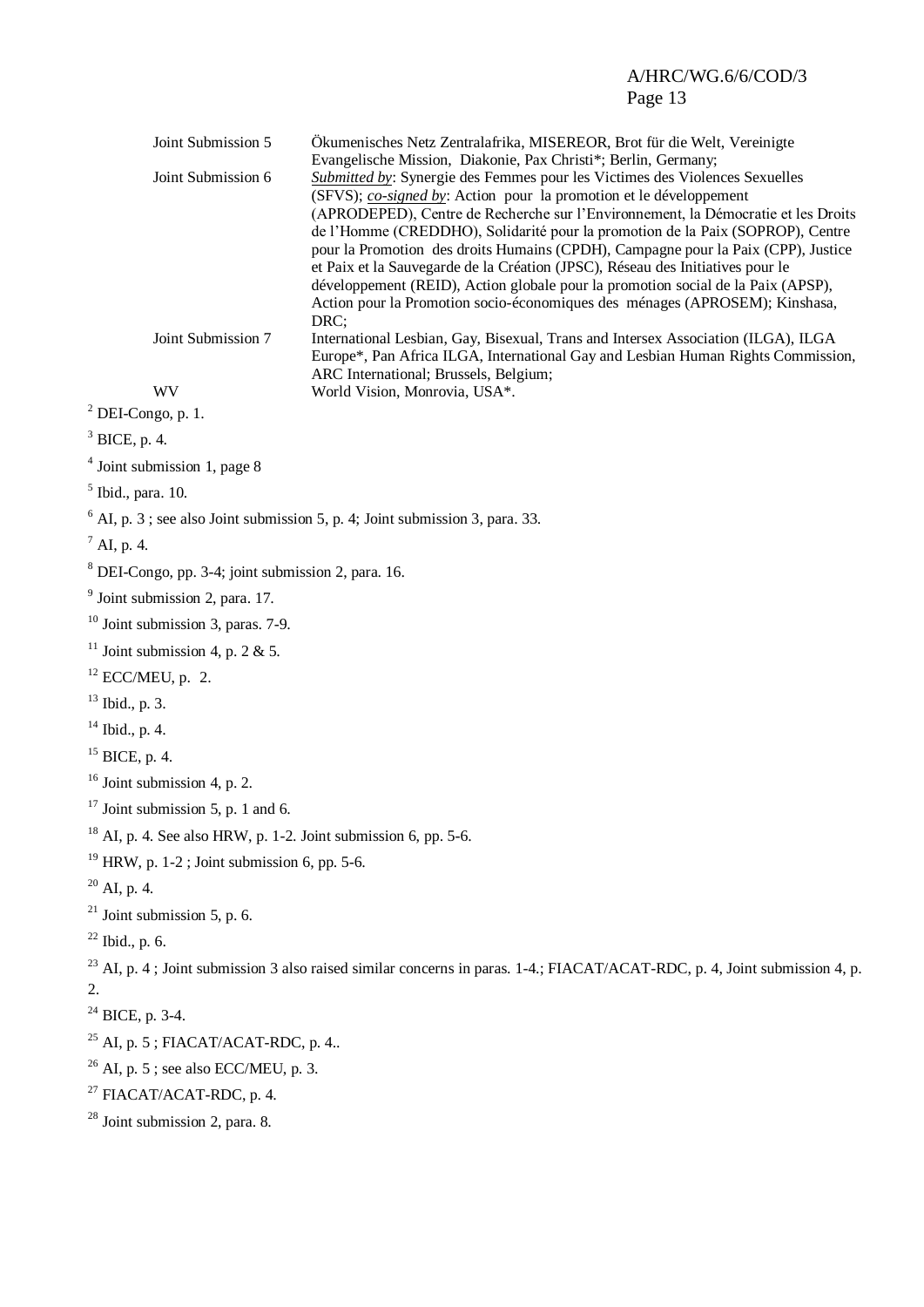#### A/HRC/WG.6/6/COD/3 Page 14

```
29 Joint submission 5, p.4.
30 Ibid., p. 5,
31 AI, p. 5.
32 Ibid., p. 7, see also recommendations made by EEC/MEU, p. 4.
33 Joint submission 3, para. 38 (a).
34 HRW, p. 4.
35 AI, p. 5.
36 Joint submission 5, pp. 2-3.
37 WV, p. 1.
38 Joint submission 2, para. 6; joint submission 4, p. 5; .
39 AI, p. 5.
40 Joint submission 5, pp. 3-4.
41 BICE, p. 2.
42 WV, p. 1.
43 AI, p. 7; BICE, p. 4.
^{44} AI, p. 3
45 HRW, p. 6; joint submission 2, para. 11.
<sup>46</sup> FIACAT/ACAT-RDC, p. 2.
47 Ibid., p. 5.
48 AI, p. 5; similar information was reported by joint submission 2, para. 12.
49 FIACAT/ACAT-RDC, pp. 3-4.
50 AI, p. 5.
51 Ibid., pp. 7-8.
52 Ibid., p. 6.
53 Ibid., p. 4, see also HRW, p. 2.
54 ICJ, p. 5.
55 FIACAT/ACAT-RDC, p. 2.
<sup>56</sup> BICE, p. 2; see also Joint submission 3, paras. 10-11; IIMA/VIDES, paras. 10-12; WV, p. 4.
57 Joint submission 3, para. 38 (c).
58 IIMA/VIDES, paras. 32-5.
59 GIEACPC, p. 2.
60 Ibid., p. 1-2.
61 Joint submission 3, paras. 12-13.
62 BICE, p. 1.
63 IIMA/VIDES, paras. 7-9.
64 Ibid., paras. 17-18.
<sup>65</sup> Joint submission 3, para. 14.</sup>
66 AI, p. 4; ICJ, p. 4.
```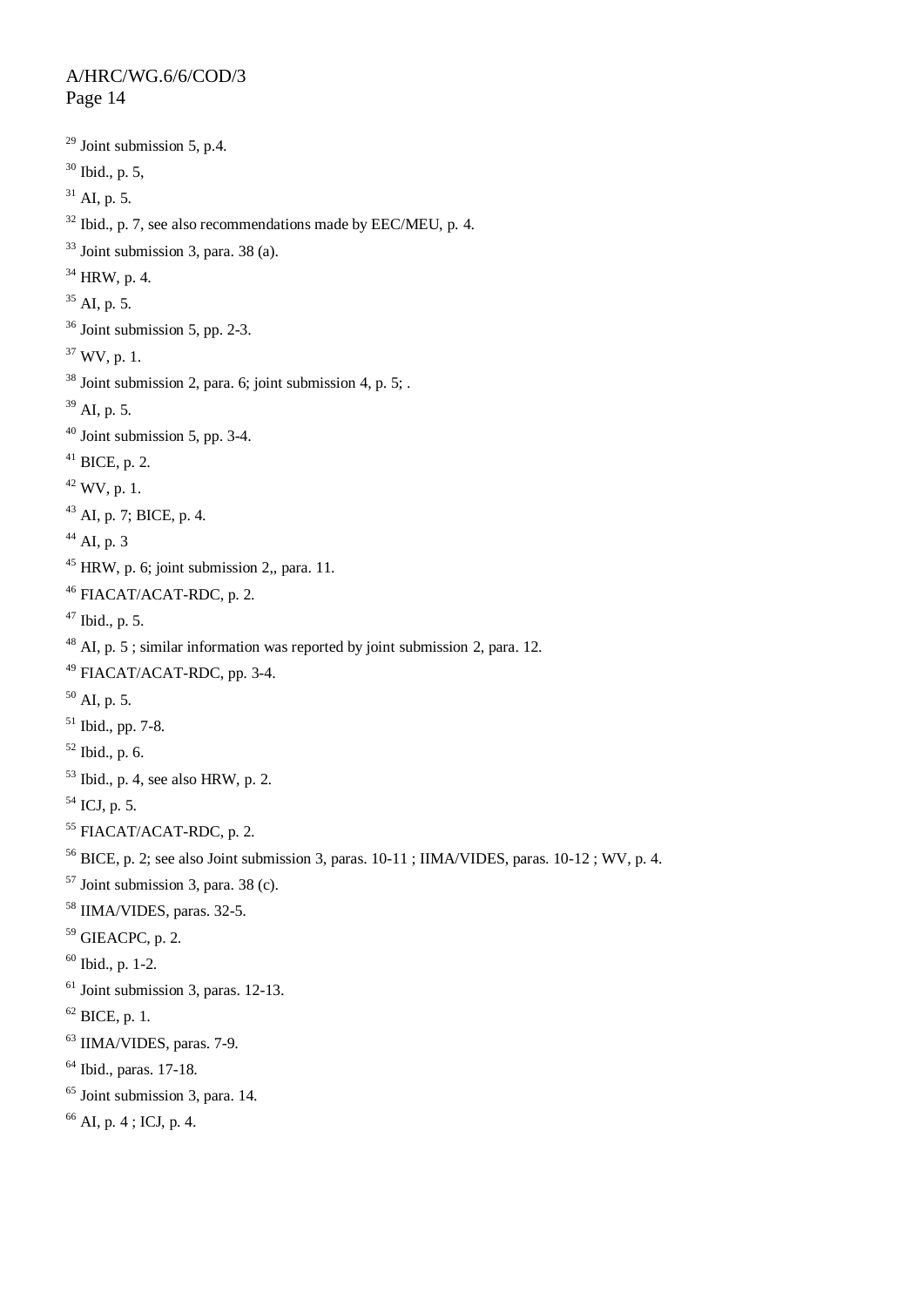#### A/HRC/WG.6/6/COD/3 Page 15

 Joint submission 5, p. 2. HRW, p. 6. Joint submission 5, p. 2. Joint submission 2, para. 18. ICJ, p. 4.  $^{72}$  Joint submission 5, p. 2. Joint submission 3 made reference to similar issues in para. 35. See also FIACAT/ACAT-RDC, p. 1-2. Joint submission 3, para. 38 (g). See also AI, p. 7. Joint submission 2, para. 5. Ibid., para. 18. DEI-Congo, p. 2. <sup>77</sup> AI, p. 4; similar information was reported by joint submission 6, p. 5. Joint submission 5, p.2. HRW, p. 6. AI, p. 7. AI, p. 4. Ibid., pp. 4-5. Ibid., p. 5 ; Joint submission 5, p. 5 ; see similar information provided by HRW, p. 3. Joint submission 2, para. 12. AI, p. 5; Joint submission 5, p.4. FIACAT/ACAT-RDC, p. 4. Joint submission 4, p. 2; AI, p. 5; HRW, p. 4. <sup>86</sup> AI, p. 7, see also recommendations made by EEC/MEU, p. 4. BICE, p. 5. HRW, p. 1. AI, p. 5; HRW, p. 4. HRW, p. 6, similar recommendation was made by AI, p. 7. Joint submission 6, p. 5. Joint submission 5, p. 4. AI, p. 5; ICTJ, para. 3; Similar information were provided by Joint submission 4, p. 4, Joint submission 5, p. 4, and ICJ. p. 3. Joint submission 4, p. 4; HRW, p. 5. AI, p. 7. ICTJ, para. 4. Ibid., para. 5. AI, p.7. Ibid., p. 4. ICTJ, para. 12. AI, p. 7. Joint submission 5, p. 2. ICTJ, paras. 7 and 24.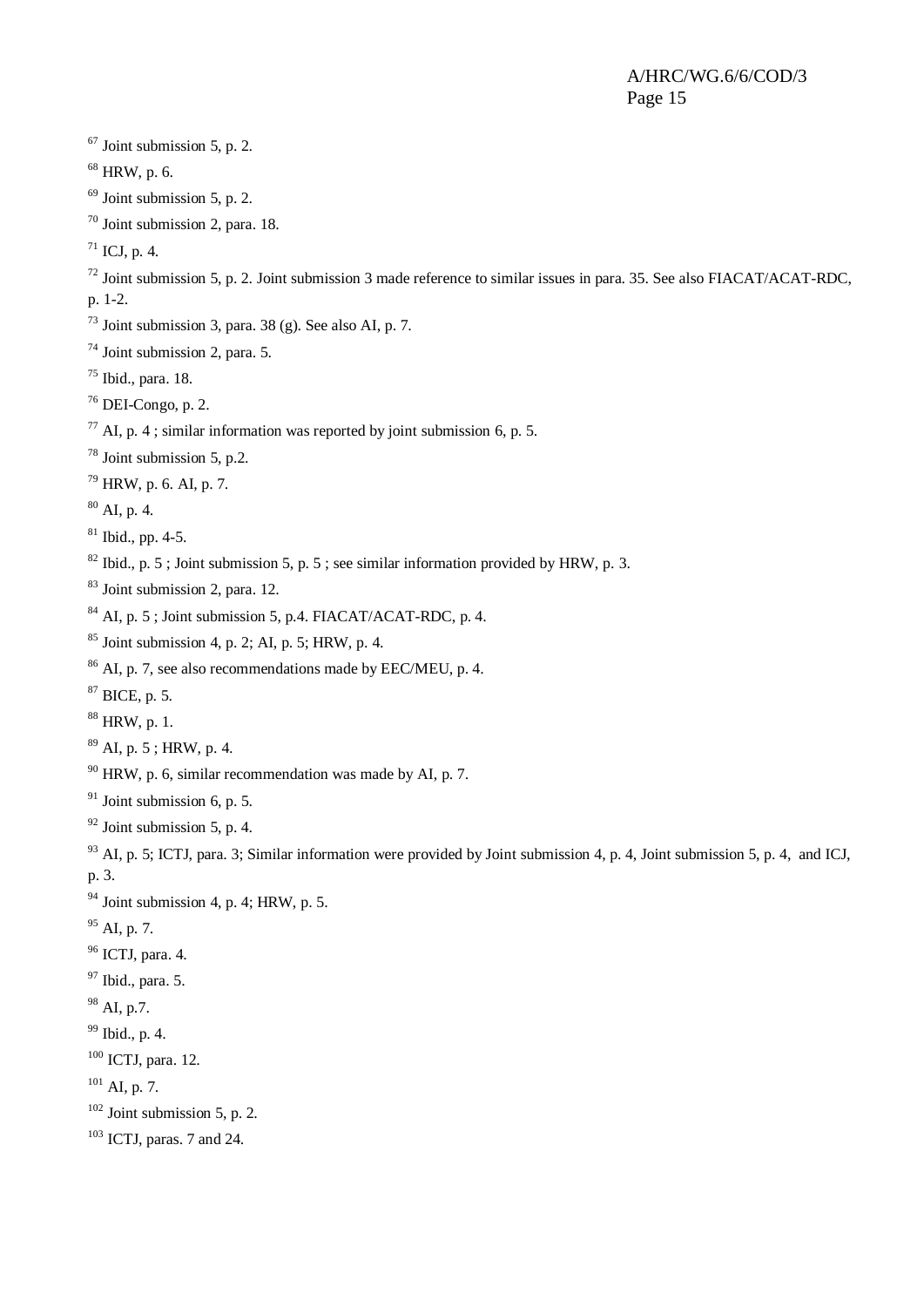A/HRC/WG.6/6/COD/3 Page 16 AI, p. 4 and 6. FIACAT/ACAT-RDC, p. 5. WV, p. 4. Ibid., p. 3. Joint submission 7, pp.1-2. AI, p. 4. Ibid., p. 6. HRW, p. 2. Joint submission 5, pp. 5-6. HRW, p. 2. Joint submission 4, p. 4. AI, p. 6, HRW, p. 3. ICJ, p. 5. HRW, p. 3. AI, p. 4 and 6; HRW, p. 3; FL, p. 2. AL, p. 6. Joint Submission 2, para. 10. FL, p. 4. HRW, p. 3-4 AI, p. 6. Joint submission 2, para. 4. Ibid., para. 13. Ibid., para. 15; see also Joint submission 4, p. 3. HRW, p.3 AI, p. 6. <sup>129</sup> Ibid., p. 8; FL provided similar information (p. 1) and provided specific examples (p. 3). <sup>130</sup> Joint submission 4, pp.2-3. Ibid., p. 3. Ibid., pp.2-3.  $^{133}$  FL, p. 4. Ibid., p. 2; for similar information, see AI, p. 6; Joint submission 4, p. 3.  $^{135}$  FL, p. 2.  $^{136}$  AI, p. 8;  $^{137}$  FL, p. 5. Joint submission 3, para. 6. <sup>139</sup> ICTJ, para. 28. Joint submission 2, para.2.

<sup>141</sup> Joint submission 1, paras  $1-2$ ; 11-13. See also Joint submission 3, para. 24.